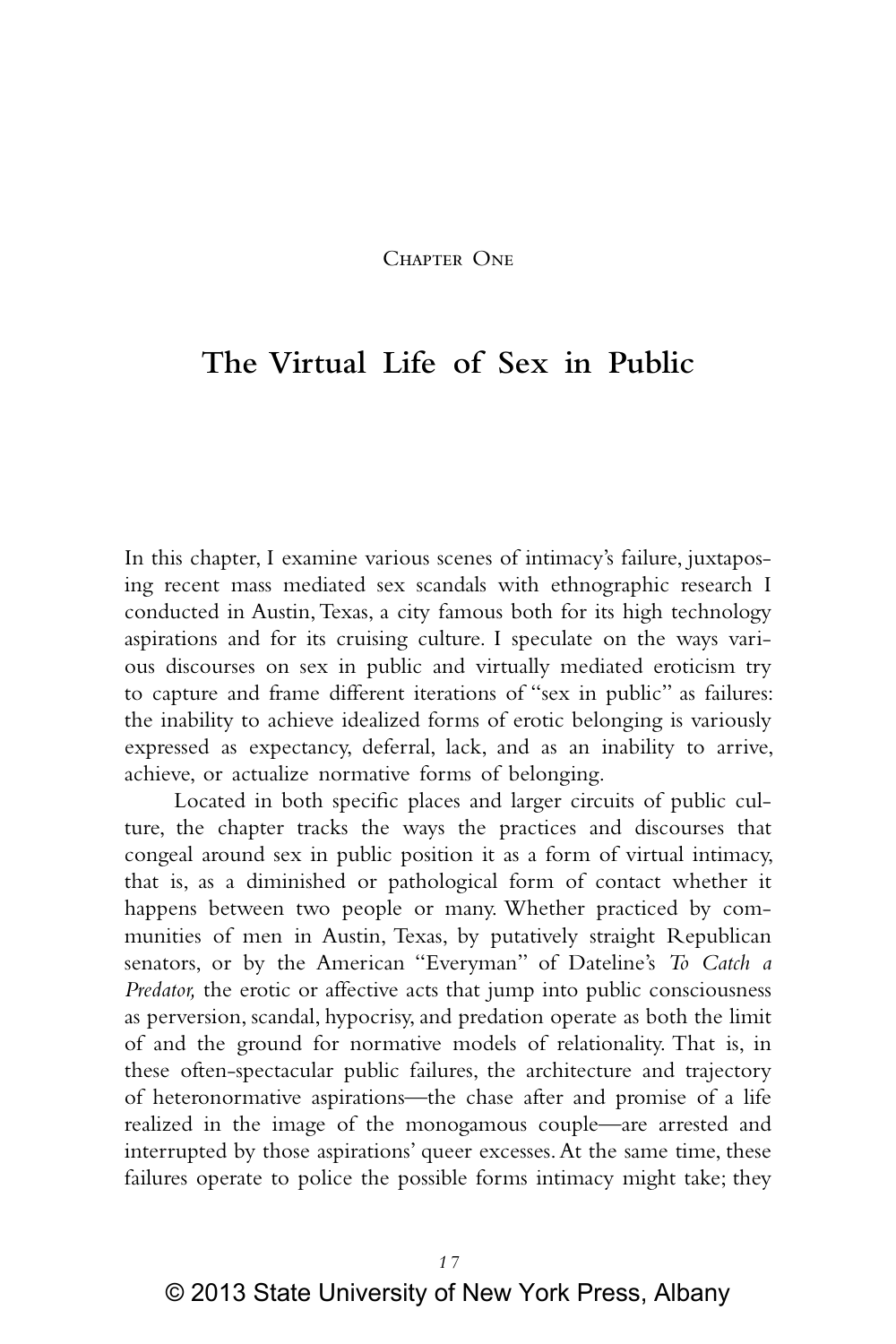are none-too-subtle reminders about what's inside and what's outside ideal relational forms (the couple, the family, the nation).

In much of what follows, the ways in which sex in public is so persistently diminished works in parallel with the profound sense of pleasure that is taken in witnessing the failure of other people's intimate lives, especially when these failures are tied to virtual or online spaces. Our fascination with these various scenes and scandals is thus also perhaps tied to the fascination we have for a failure that is more fundamentally constitutive of intimacy itself. Insofar as intimacy defers or delays concrete epistemological certainty (does he *really* love me? what about in ten years?), it fails to actualize the fantasy, aspiration, or dream that makes it vital. This is true even for those forms of intimacy, including concrete forms of sexual practice, that appear undeniably real. Sex, as any good slut will tell you, doesn't have to be connected.

Indeed, the only surety here is that failure and liveness are in some sort of relation, and the near certainty of failure is part of the vitality, too. But we also watch for the promise of the norm's transgression (as Bataille puts it, "In the transgression of the prohibition, a spell is cast")<sup>1</sup> and the promise that there's something beyond transgression itself—not just sexual or relational utopias, but things we haven't even thought of yet. Within the larger framework that looks askew at most forms of sex in public as deeply flawed, or at intimacy itself as something that reproduces the possible but never the certain, there is then still a seed of hopefulness that might rescue sex in public or intimacy from cynicism or anti‑relationality. This leads to a kind of foundational, and paradoxical, claim, namely, that from the perspective of the mass public, the virtualization of sex is seen at once as evidence of intimacy's degeneration while also keeping alive the hope for sexual possibility and difference. Virtualization is, on the one hand, tied to online or digital culture; on the other, it has to do with forms of sex that are deemed nonnormative or failed, sex in public key among them. Yet the disavowals of these forms of sex are also evocations that open up the possibility of difference, of things other than the norm. Although they are stigmatized, and in the case of same‑sex sex in public doubly stigmatized (queer and public), they are nonetheless offered as one among other possible avenues for erotic fulfillment. And, regardless, even as particular acts are imbued with positive or negative values, the force of intimacy's potential keeps us coming back for more.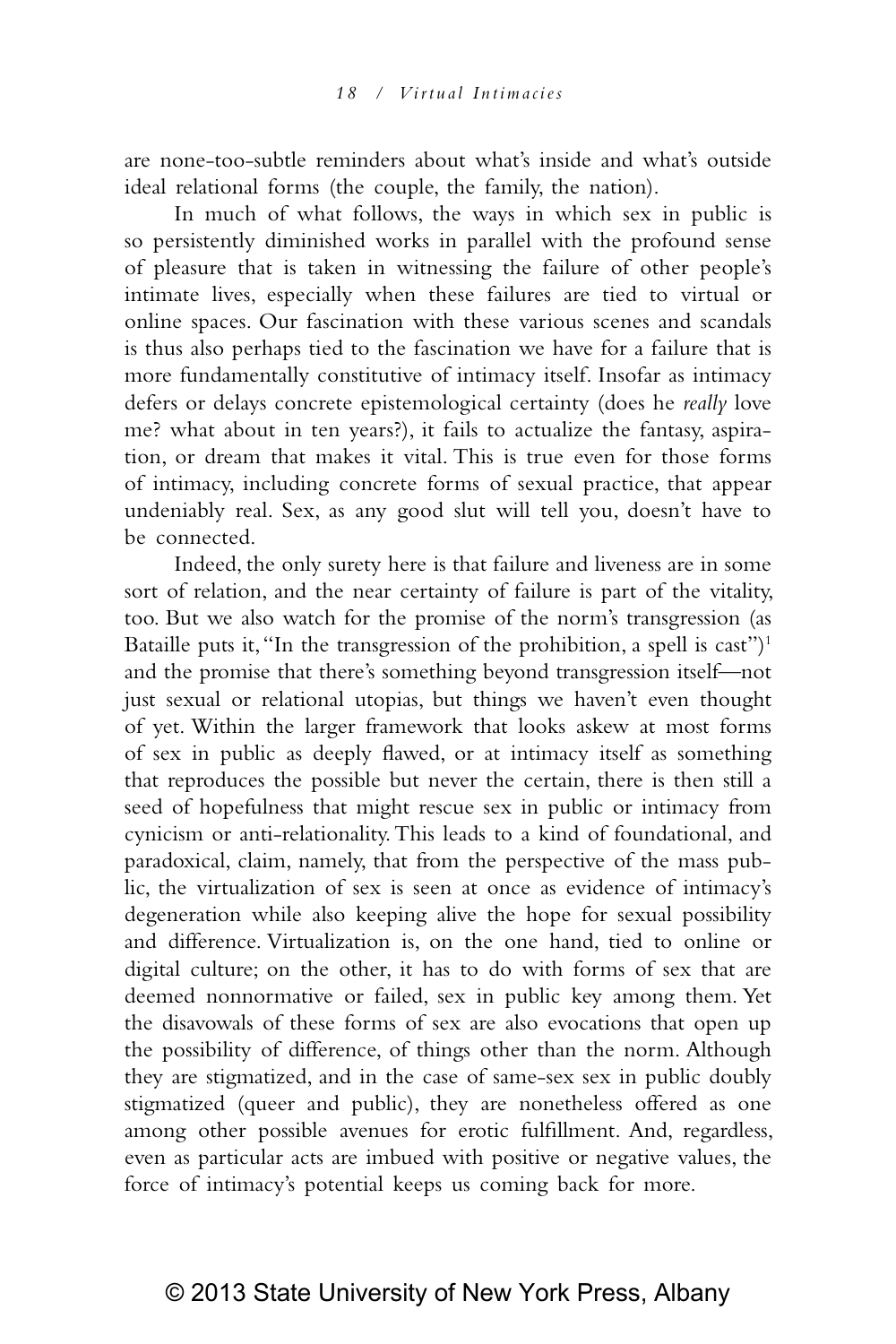### DISAVOWING SEX IN PUBLIC

Felix and I sat down in the chilly Japanese restaurant and ordered sake while we waited for Frederick to arrive. I'd met Fred before, and was eager to talk to him about my research on public sex. Felix promised me that Fred had some great cruising stories. Felix, of course, had his own stories, though we rarely talked in detail about what happened those nights I dropped him off near the gay bars to find hustlers, something that was easier to do in San Antonio than in Austin. In San Antonio, the cluster of gay bars near Main Street and McCullough, along with many of the adjacent streets, saw a lively traffic in drugs, hustling, and casual hookups. Perhaps because of its size or because it was generally considered to be a more conservative city, San Antonio's gay culture seemed especially alive—edgier, rougher, and more diverse. And while, by the mid to late 1990s, San Antonio's adult businesses had, like Austin's, also moved to the periphery of the city, the gentrification of its downtown has remained partial and incomplete. And though it is not a city known for its public parks like Austin, as a large and sprawling metropolitan area, cruisers had long put San Antonio parks to uses they had not been intended for, something I first learned about on a gay message board in early 1998.

When Frederick arrived, I was impressed, as usual, with how put together he looked. Mahogany skin, crisp dress shirt, shaved head, hip glasses. You'd never know he was sick. Even after his health really started to fail, he always seemed energetic, upbeat. And he was smart, too, finishing his PhD in psychology and already doing clinical work.

Frederick was in many ways a perfect object choice—an attractive, intelligent, professional black man. Yet he was also off limits. His "sickness"—the creeping power of the HIV virus—had already incapacitated him a few times. Thus, his current appearance belied something else, an incipient form of bodily breakdown against which my own desires crashed and went no farther. We never talked about it directly, about how this possible, probable failure of his body constrained his ability to actualize the vision of intimacy he'd articulated. The virus compounded the failure of intimacy; he failed to attract me. Eventually, too, he failed to live.

We ordered more sake and food, and we talked. I'd hoped Frederick would tell me stories about the public sex scene in San Antonio, to complement or complicate the more focused research I was conduct-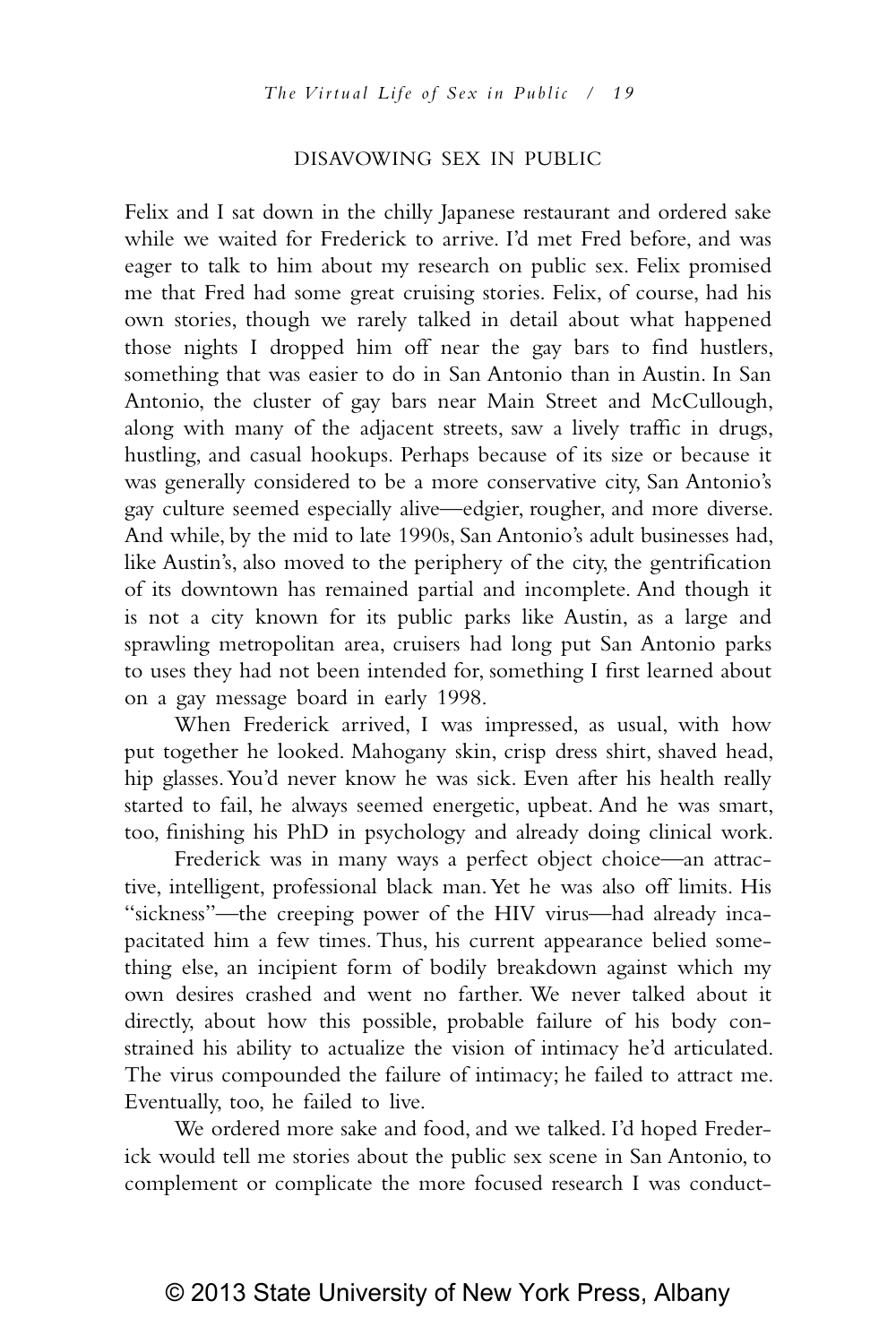ing in Austin. At the same time, I was beginning to wonder whether stories about sex in public, along with the various attempts to manage and police it, didn't share qualities across different geographic spaces. In San Antonio, like Austin and most other large or even modestly sized cities, public sex was part of ordinary life and held an important place in many men's sexual histories, as did the efforts to police it. Public sex materialized in particular ways in specific locales; it was also an epiphenomenon critical to the formation of and ongoing coherence of same‑sex erotic networks.

Frederick didn't disappoint:

One day I'd gone running in Eisenhower Park in this cute little running outfit. I'd run along these trails and see who was out and about, get the lay of the land, you know. And once I'd gotten the better part of my run done, I'd slow down and loop back by the guys I thought were hot. A lot of these guys would be there on their lunch hours or on breaks. And since this was before they closed [some of] the military bases, there were a lot of soldiers and what not, too, though they weren't in uniform, you could still tell by their hair and how they held themselves. Sort of stiff, you know?

This was a good day—I sucked off one guy in the bathroom and another in the bushes, and I was, you know, going to make another loop when I heard this noise, and I look up and there's this helicopter. Somehow, I get it in my head that it's there for me, so I start running. And I swear it follows me! I'm convinced they're coming for me, so I keep running until I thought I was going to die. I'd never been worried about it before, but after that I couldn't help but be paranoid.

Not long after, Fred learned he'd sero-converted, and after that it was a "public service to take myself out of commission." Narrating the excitement of the chase and the fear and grief that accompanied the knowledge that he'd become HIV positive, Fred's stories illustrated the differing meanings of "public" or publicness that emerges in the narratives of cruisers and others. There was the public of intimate strangers seeking contact in city parks; the public sometimes referred to, colloquially, as "the Man" that sought to police its own boundaries; and the public of friends and lovers that made up his larger queer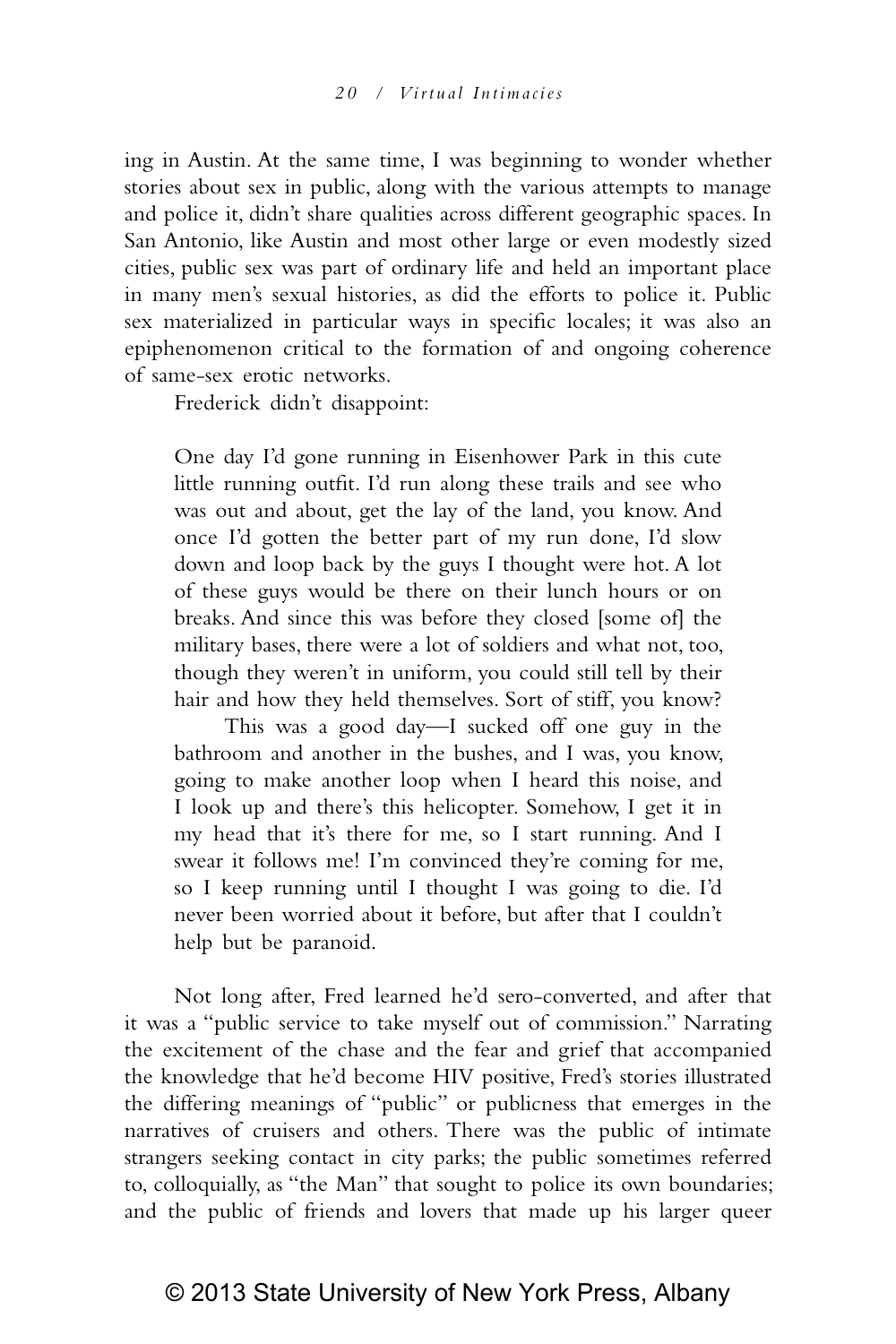social world that was at least in part a virtual public comprised of people he hadn't met or loved or fucked yet.

When I asked him, excepting pursuit helicopters, if he missed the sorts of intimacies public parks afforded him for so many years, he answered confidently, "not at all." In fact, to my surprise, he repudiated it. He said that while he didn't know whether he'd sero-converted because of public sex, he saw public sex as part of larger pattern of risk, irresponsibility, and above all else, a deeply troubled conception of and approach to intimacy. "It was fun," he admitted. "But it was wrong, too."

Though decidedly less ambivalent than some, Fred's repudiation of sex in public echoes other narratives, including those of Austinites I interviewed, and the conservative figures and the *TCAP* episode I discuss below. Indeed, very few people seemed eager to defend the intimacies that fall under the rubric of public sex. It sometimes seemed as if the refusal and rejection of sex in public had as much to do with a sense of hopelessness and impossibility, a sense that sex in public could never be "the real thing," as with anxieties about being outed or exposed to diseases. It was as if some force or congeries of them (the virus, capitalism, human nature, homophobia) had slammed shut the door to other possibilities and spaces of social and sexual belonging. At first glance, Fred's repudiation seemed tied to these beliefs, which while recognizing public sex as a common, indeed ordinary, part of life and the sexual histories of many, nonetheless framed it as an a priori failure of intimacy that deserved surveillance and punishment.

I pressed Fred. Well, if those forms of sexual intimacy that people experienced surreptitiously in public spaces were somehow insufficient or inadequate, what were the better alternatives? His response challenged me. Beginning from a *feeling* both affective and epistemological, he narrated both a deeply individual response and an ethical philosophy orientated to a larger social world.<sup>2</sup> "Almost definitely monogamous. *Closeness*, *sharing*. And I can be patient now." Fred made clear his model of intimacy was monogamous, but was this the same sort of monogamy demanded by heteronormativity? Was heteronormativity even an appropriate term for what Fred had so earnestly articulated? And to what degree was my reluctance to call it heteronormative affected by his illness and death, by my desire to do justice to his memory? At first glance, his apparently simple philosophy adhered to a normative script of intimacy, especially in the ways it articulated a vision of life, sex, and relating that begins from a place of wholeness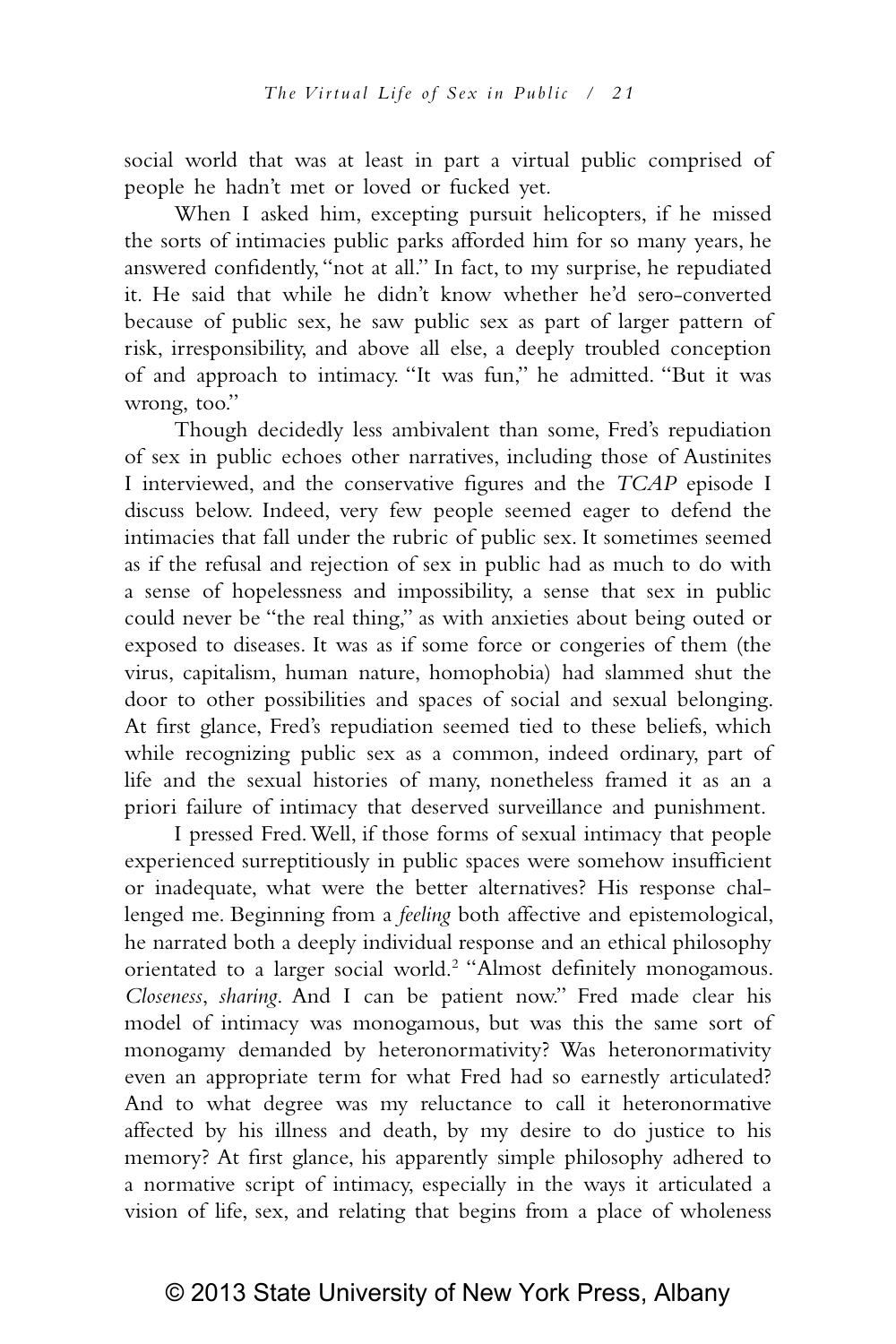rather than an often unconscious sense of inadequacy or lack. Yet, Fred hadn't simply appropriated wholesale tacit or mass-mediated conceptions of togetherness. Indeed, he rejected the notion that the couple form alone could be sufficient in satisfying his intimate needs. In this and other conversations held over the following year, he elaborated a web of relations, fragile, tenuous, and shot through with conflict as well as love. Explicitly drawing on black traditions of family, he imagined a partnership, extended kin networks, friendships, and gay social worlds as constituting something more vital. Intimacy wasn't something to be captured, but something to be experienced as the pressure, ephemeral– ity, and multiplicity of desire.

Reflecting back on this conversation after many years, I realized that this is what Fred needed from relationality to live with himself and others, and more, to thrive. I am still challenged by this vision of belonging, a notion that itself deserves further, if brief, elaboration. In the context of an intimate partnership, belonging might have to do with the feeling or experience of mutual possession and recognition that gives one's identity and the relationship itself meaning. But in a larger social field, belonging is made of the affective or material ties and obligations that link the individual to others. While this second sense of relationships also encompasses a kind of ownership (for example, in the ways one belongs to a family, a community, or nation), I am most interested in the ways it produces or enforces feelings of closeness and distance. So what's challenging about this form of intimacy as belonging is that it involves pushing against the conception that one is self‑sufficient. Instead, one answers to others and the explicitly and tacitly agreed upon conditions of the group. Feeling at home, one also has to keep house.

Fred hadn't simply accepted the notion that intimacy would succeed only in the monogamous couple form, or that his queerness needed to adhere to Andrew Sullivan's assimilationist and neoconservative articulation of the "virtually normal," in which the virtual refers to a kind of passing, an assimilationist "almost so."3

I admired and respected Fred, yet at the time I longed for the very sorts of encounters he described and disavowed. His response resonated in me as something constructed and true, honest and sentimental, traditional and revolutionary. After our first conversation, I studied some of the local gay message boards and listservs for clues about the park he had mentioned. Eventually, I spent the better part of a day trying to find Eisenhower Park, wandering through its dusty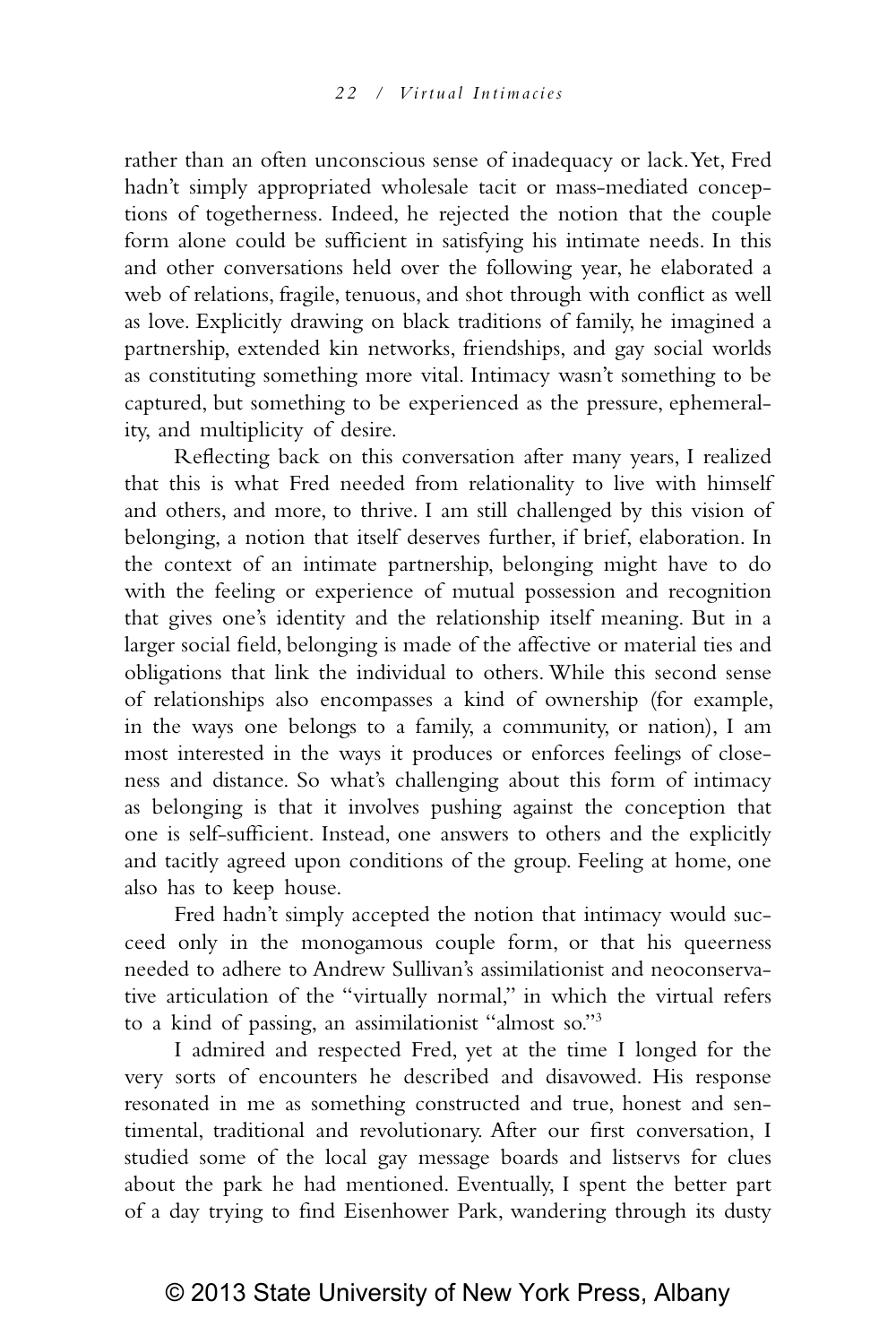and largely empty trails without stumbling across a single person, not knowing what I might have done if I had. As in the collective queer memory that valorizes gay sex in the '60s and '70s, in the trucks and on the piers of New York, or in the ground floor bathrooms in the University of Texas Tower, I wanted to recuperate public sex as a grand, if largely disappeared, communal experiment. Someone I couldn't simply label and dismiss as conservative or an assimilationist contested my nostalgic and celebratory reconstruction of these intimate publics.

Even here, recounting this narrative, I am wary of the ways it seems to capture intimacy as something achievable given the right tool kit (self awareness, therapy, Oprah). What I am wary of, then, is the way this story seems to establish a concrete and positive content to the possibilities represented by "virtual intimacy," thereby offering a disappointing closure to what otherwise remains a more open and contested field of articulations and propositions. It's important, then, to point out that while Fred articulated an "answer" to the problem of virtual intimacy, that is, to the problem sex in public posed for him, this answer itself was in fact a deferral, a promise to himself and not an effect or a result. That is, on the most basic level, when his family and friends gathered to honor him and the webs of belonging he'd elaborated between them when he became very ill, there was no dutiful partner at his bedside. The success of his dream did not rest in the realization of the ideal couple form but in some other, tactible *and* ineffable form of relationality.

*Closeness, sharing*. Fred said this to Felix and me with the intensity of a revelation.

### **AUSTIN SEX PUBLICS**

The stories men told me about public sex in Austin were varied, yet they shared a few common themes, even when they described very different orientations to sex in public, and increasingly, the role online spaces played in their lives. Whether men were for or against public sex, they frequently framed these practices in the context of one sort of failure or another.

In Austin, there was, throughout much of the 1980s and 1990s, a very active public sexual culture that centered around without being wholly dependent on university life. With many active tearooms, bathrooms used for public sex, the sprawling University of Texas complex and the adjacent "Drag" (Guadalupe Street between 21st and 32nd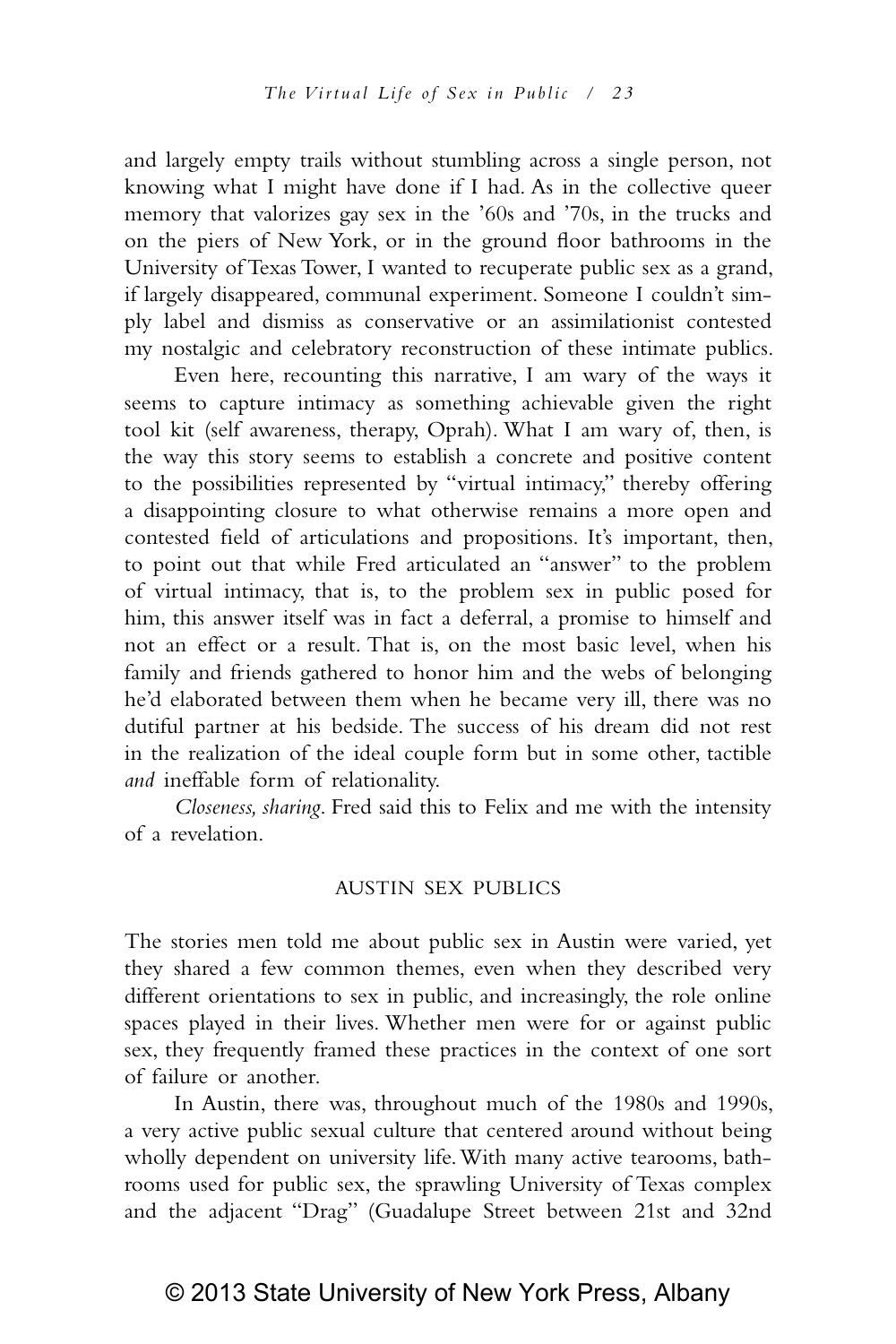Streets) attracted cruisers from around the country, as did the city's lush parks, a rarity in Texas. As a college town, and Texas' premiere liberal oasis, Austin was a central hub for the production of slackerdom and had, barring episodic crackdowns, a correspondingly lackadaisical sexual culture where, as it was put to me, "it was always easy to get laid." Steven Saylor, narrating his own relationship to Austin, says something similar, noting that even after AIDS had had a chilling effect on sex on the coasts, Austin was still rich with opportunities.4

During the period of my research, Austin still saw lively activity in its parks, though this waxed and waned with the interest of police and irritable residents, who sometimes complained they could see men cruising from their front porches. The University of Texas also contained an active sexual geography with a handful of sites—gyms and public bathrooms—that saw regular use. By 2002 and 2003 these had also attracted a regulatory gaze and the usually subtle attention of campus police and administrators whose efforts resulted in, among other things, glory holes being covered up and stall doors removed from especially active bathrooms (thus denying cruisers the modicum of privacy that public sex demands).

Yet even as stories about sex in Austin often highlighted the relative ease with which erotic encounters could be found across a range of urban and later online spaces, many if not most of the narratives were marked by loss and failure, whether characterized as nostalgia for disappeared places such as the porn theater on Congress Avenue, or the still painful wounds of losing friends and loved ones to AIDS. Some of my interlocutors told the stories of their erotic lives as tales of lost innocence: small town boy goes to the big city (even though Austin isn't that big) and falls into a world of drugs and herpes. And for some the sense of loss came later, after spaces like the Cinema West porn theater were shut down; or how, four years of therapy and three different kinds of antidepressants later, they were still alone.

The following brief ethnographic snapshots evoke a few of these narratives. The stories echo those of other men I spoke with in Austin and across the country as the visible political challenges to local and state varieties of homophobia increasingly dimmed and queer visibility became increasingly tied to the gentrification of neighborhoods and public debates about mainstreaming (marriage and military service). "Queering" gradually had less to do with a politicized attitude than with branded style.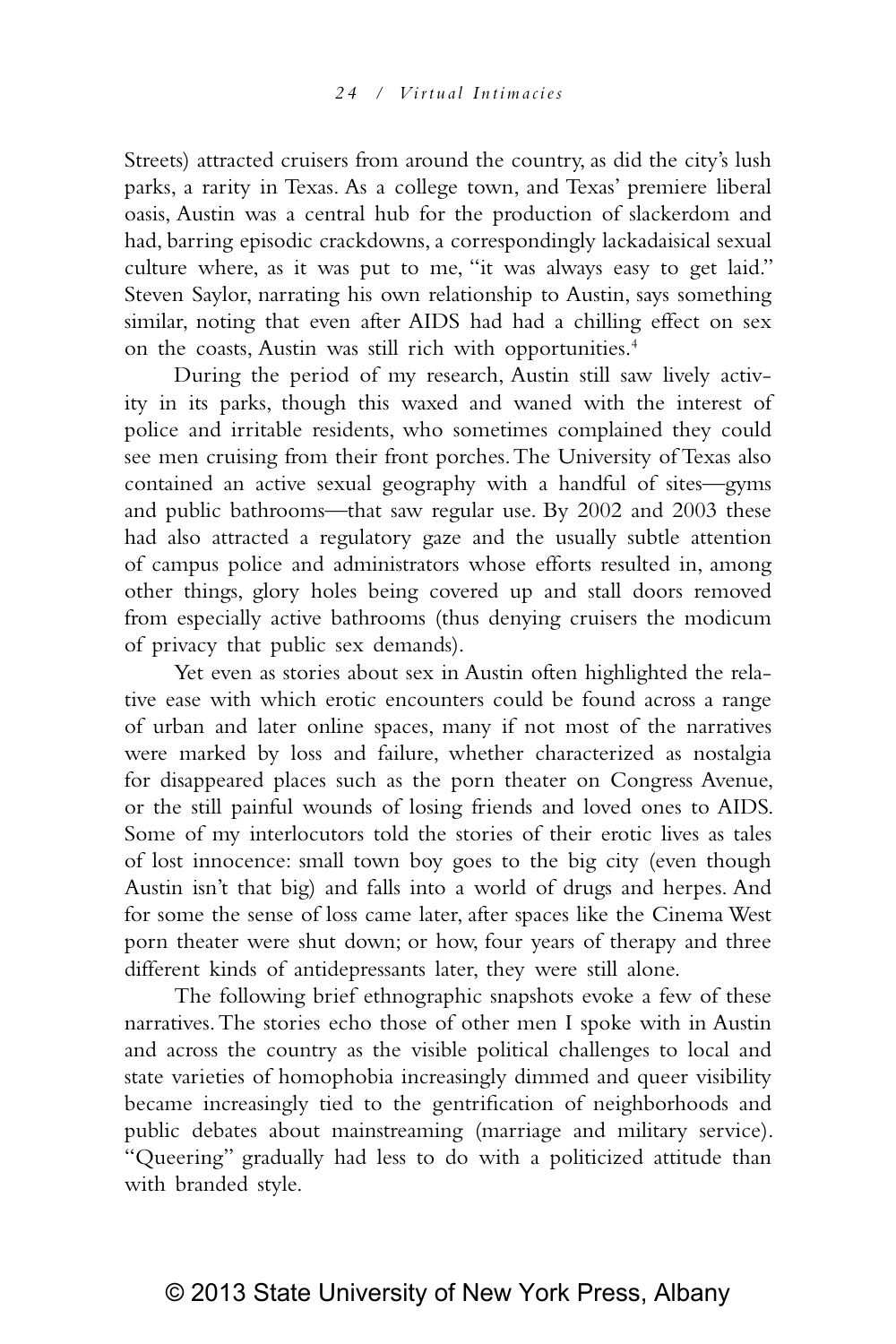*Brad peppered many of his monologues on art, politics, and NPR with references to his dead partner, Terry.* Terry was an artist, wild. If Brad took half a hit of acid, Terry would take three. Brad took care of Terry when he got sick and the illness was drawn out, melodramatic. A salon: over coffee and cigarettes in Brad's yard, our mutual friend Lynne and I would draw or paint while Brad spun one story after another, heartfelt if often unfinished polemics on politics, relationships, memories, and the dead. When our salon became difficult or awkward, as it increasingly did, it was because the world of the dead, a world to which Brad seemed inevitably drawn, a world of belonging and relationality marred by absences, unwilling or incomplete closures. Our own little world could not always bear the weight of the missing other.

*Jasper fantasized about buying the chairs from Cinema West having heard they would be auctioned off after the police finally shut the porn theater and Austin institution down.* When he first moved to town, he and his friends would hang out on South Congress near the theater. There were gay nights, too, but even when there weren't, queers gathered on the upper balcony. "I had a lot of good memories in those chairs." Yet the street traffic alarmed the nearby residents of Travis Heights, a then rapidly gentrifying neighborhood. And politicians likewise disliked the way the theater was a "blemish" on the avenue, the road that served as the gateway to the state capitol. Finally, in 1998, after years of intense pressure from city officials, police stings, harassment by moralists, speculation by real estate developers, and the efforts of some area residents, Cinema West was forced to close after twenty‑one years of showing straight and gay pornographic films. Jasper never got his theater seat; turns out the sale was a rumor.

*Shane lived alone, worked hard, and had stopped going out. But he showed me pictures of when he did, when he cruised Zilker Park, before he had to start going to funerals every week.* These pictures showed a charismatic, smiling young man, arms draped around friends. Shane took me on a tour of Austin's disappeared queerspaces. We drove to the waterfront near the leather bar, the Chain Drive, to Pease Park, to Mount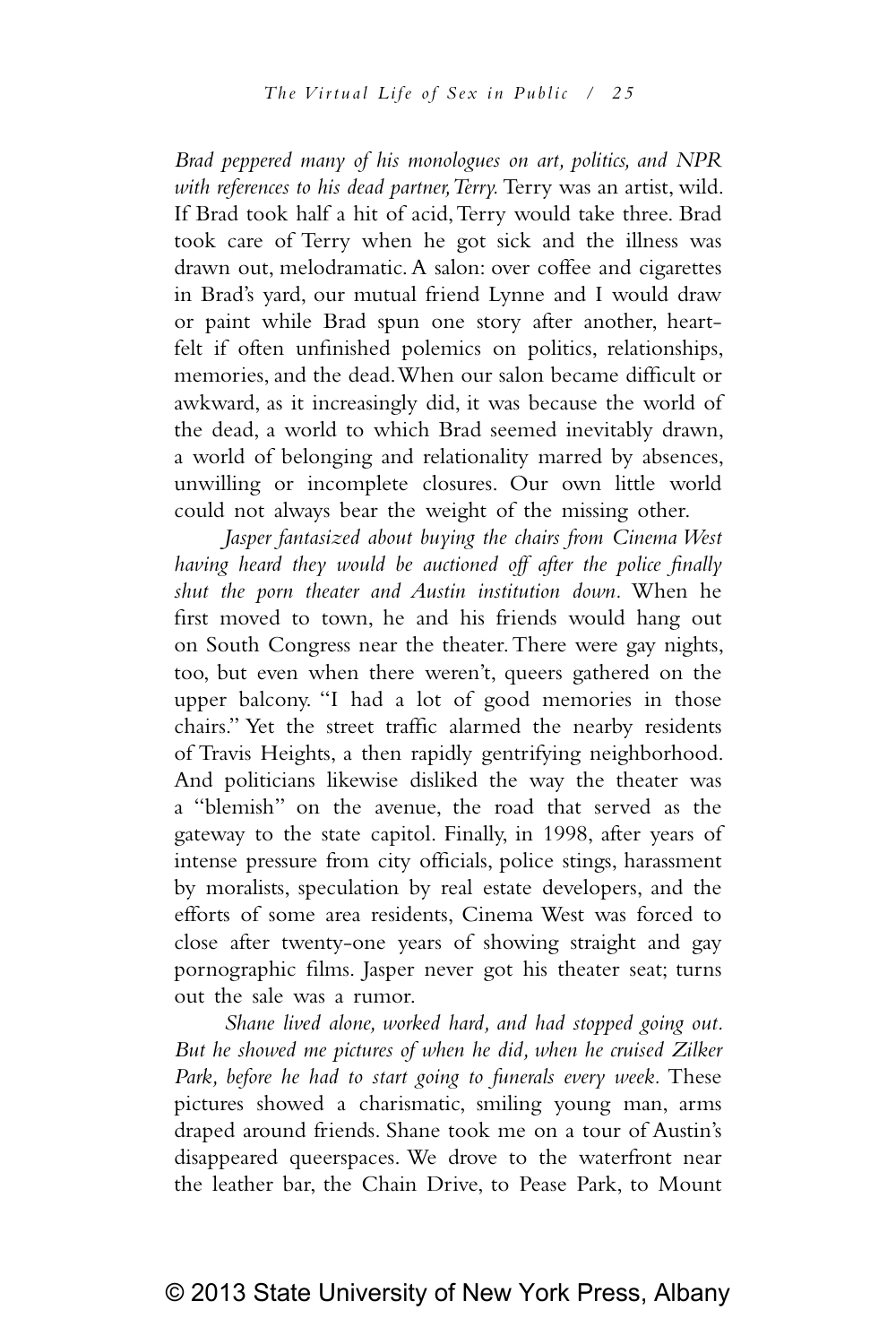Bonnell, and to Zilker. It was exciting to visit these spaces and to realize they held such erotically charged histories. Shane recounted stories about tricks, lovers, and fabulous parties. But by the end of our forays, we were tired and a little melancholy. Everywhere we'd gone had been empty.

Though "community" might bring together these different figures and their stories, "sex public" works just as well, especially given the central role sex plays in many of the men's narratives. Most of the men I spoke with about sex in Austin's public places described the way it was, for years, central to Austin's everyday queer geography.

Although there were many fond memories of encounters in public parks, bathrooms, or saunas at the university, very few were willing to defend those practices. Most of the men I spoke to situated sex in public in relation to some larger pathology, such as internalized homophobia or a fear of intimacy rather than describe it as a practice that brought men of different backgrounds together.

Public sex was also framed as part of a developmental narrative in which it had once been central to someone's sexual life but that, after getting in trouble or out of hand, or getting coupled, was abandoned in favor of other, less risky pursuits. And of course, many men shared the sense that public sex was something that only other, more abject people did. Finally, some felt as if even if there was nothing inherently wrong with public sex per se, the secrecy, shame, and risk of exposure transformed it into an altogether too dangerous endeavor. As in my discussion with Fred, very few of my interlocutors saw public sex as something to be celebrated or indeed as central to Austin's larger queer sex publics.

The ways in which online intimacies were embraced and disavowed echoed many of the stories about public sex that had been told to me. Gay men's contacts and encounters with one another were increasingly mediated by the queer space of the screen. And this increasingly ordinary mediation of belonging and sex through virtual means was met with no small amount of ambivalence.

I met Calico, like many of my informants, online. And though we talked intermittently for some time before we met in person, his story was fairly typical: life was better before its virtualization. When I met Calico for coffee to talk about virtual intimacies, he emphasized this point; he wanted to talk about that other gay life, the real one.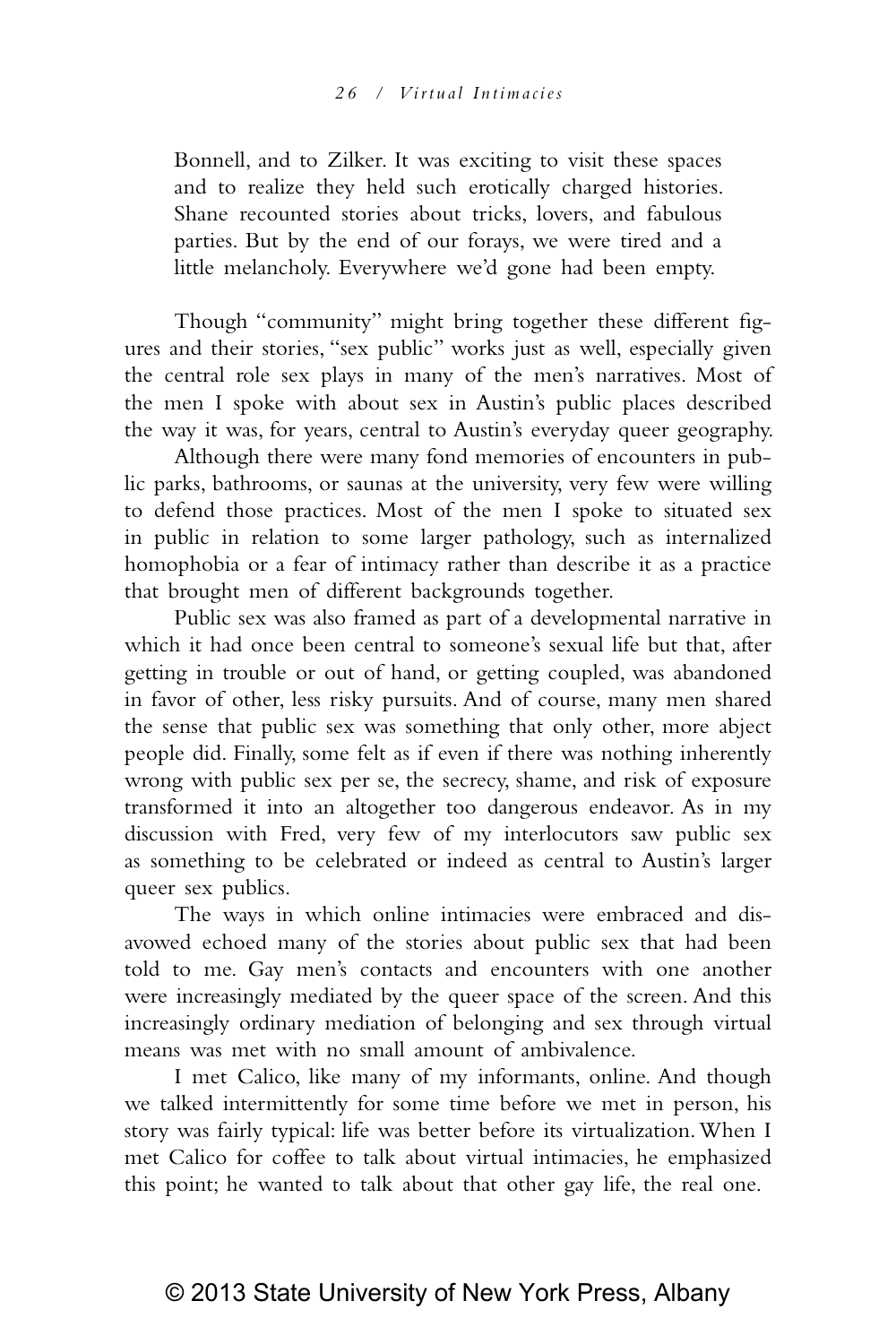I was never online until a few years ago. I came to school here in 1981 back when gay life was really starting here from my perspective. Historically—I was here from 'eighty to 'eighty‑seven and was out and in gay life—a lot of things influenced that lifestyle. Parallel things were happening as society was opening to gay life—like AIDS.

Gay life was much better then. You did things outside because the Internet wasn't around then, you didn't have that resource. You had to go to bars to find people. And they had much richer environments in terms of the diversity of people. But I didn't participate sexually because of the fear in the culture, I didn't know *where* or *how* people were getting it [AIDS].

Like so many others, Calico expressed his feelings about Austin's virtually mediated sex public in ambivalent terms. Yes, it was a means to connect, but other, older forms were better, even if they were fraught with risk. This is especially evident in Calico's story in which his nostalgia for a pre‑Internet gay life is simultaneously marked by a failure to connect sexually. The emergence of ostensibly disembodied forms of communication engendered by online message boards, chat rooms, and so on retroactively enable a "a fantasy of bodily proximity or presence."<sup>5</sup> For Calico, life before the Web seems saturated by greater closeness, even if this did not translate into erotic encounters.

The virtual activates each of the above stories about sex and publicness, albeit in different ways. Austin's sex publics are both concrete and overlaid with a dense affective geography. That is, even actual spaces, such as parks and public bathrooms, are deeply tied to the past, to memories, and longing. And however ordinary these practices had been for the men I spoke with or for Austin's broader public culture, they were also implicitly and explicitly positioned as outside of other, more staid forms of closeness and belonging. Sex in public, then, is failed because it is a virtual form of intimacy, grounded in feelings and memories, in shame and loss.

### A KXAN NEWS UNDERCOVER

It happens nearly everyday. It is blatant. It is brazen.

-KXAN News, "Sex, Parks, and Videotape"<sup>6</sup>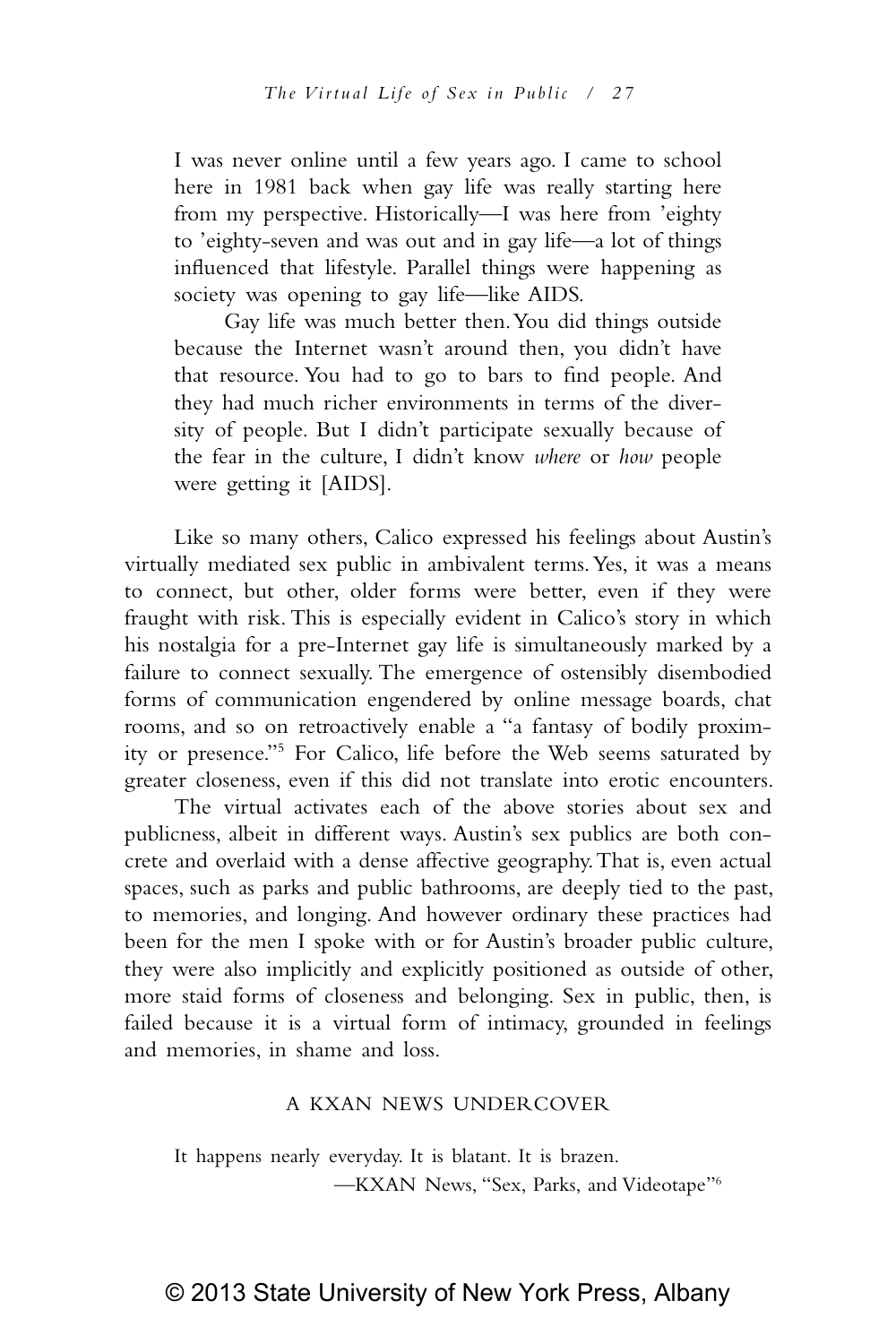Although the above transcript excerpt suggests that Austin's KXAN News recognized the everyday character of sex in public in Austin parks, they still treated the sex happening at Bull Creek Park in 2006 as somehow extraordinary. Modeled after the popular NBC show *To Catch a Predator (TCAP)*, KXAN decided to put Austin "perverts" on notice by going into the park with undercover cameras and then threaten– ing to air the mug shots of the men Austin police later arrested. This threat is in fact an attempt to counter the danger the men frequenting the park instantiate with their transgression of sexual and identitarian norms. As much as the Austin Police Department and the news station hoped to regulate the use of public space, managing the boundaries of who constituted that public was equally important: "Many of these men are married with families. News Thirty-Six is coming back. If we find repeat offenders, we may not use that discretion."7

Although they don't explicitly mention it, this manufactured sex panic clearly owes much in its concept and execution to *To Catch a Predator*: an undercover operation into the sexual underbelly of contemporary culture that explicitly and implicitly elevates normative sexuality and resurrects the figure of the pervert from earlier moral panics. In a familiar repetition from earlier sex panics, perversion is twofold: men are having homosexual sex in a public place, and these men are married.<sup>8</sup> But the news channel does not only resurrect the specter of the pervert; it also resurrects the tone of an earlier era in which perverts, then "homosexuals" or "sex deviants," were exposed by the media to a public gaze that effectively imposed a social death sentence, evidenced by firings from jobs, ostracism, and no small number of suicides. These days, being caught can still carry severe penalties, as some states expand the scope of the crimes for which people must register as sex offenders. And while, to my knowledge, no deaths resulted from the KXAN sting, there were also none who protested the production of these men as twenty-first century sex deviants, or the almost extralegal management of their behavior by a local news station.<sup>9</sup>

While the KXAN story uses the undercover strategy of *TCAP* and explicitly mentions online sites such as Squirt.org and Craigslist.org as tied to the problem of public sex, the story is nonetheless quaintly ahistorical, evidencing both amnesia about an earlier wave of stings in 1996 in which more than two hundred men were arrested around Austin parks, and conjuring the figure of the innocent potential victim of lewd and indecent exposure. Like most sex panics, the KXAN news story, along with the earlier *Austin American Statesman* coverage of the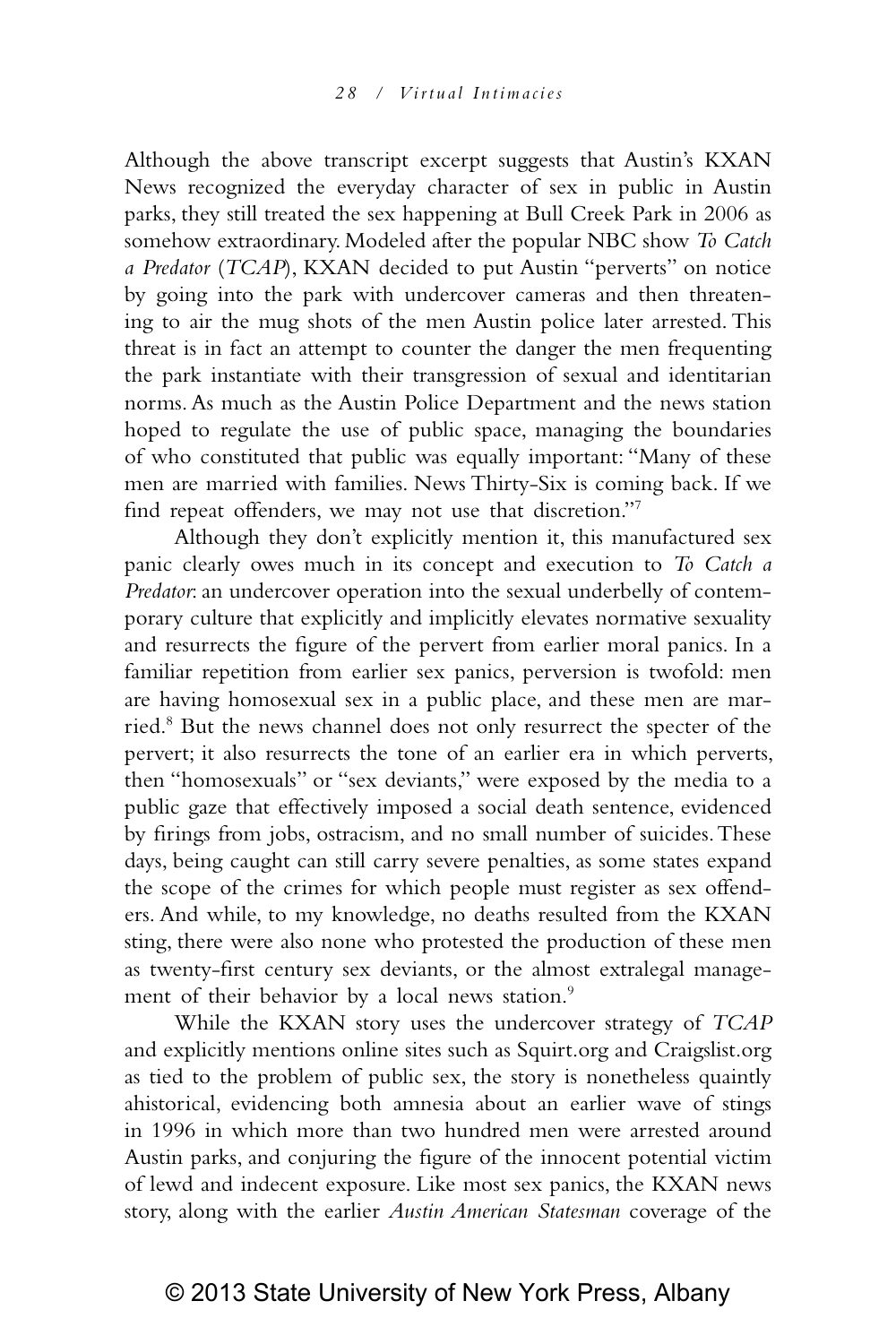1996 stings, depends on two interrelated and familiar assumptions: that sex out of bounds represents a threat to the public order, and that, in particular, this threat risks the innocence of unwilling witnesses, hikers, dog walkers, neighbors, and above all, children. From the KXAN story:

Nick has been walking his dog in Bull Creek for nearly twenty years.

He says perverts having public sex in the park has overtaken the beauty. He's worried something worse could happen.

"What's really bad is seeing school buses that pull up here everyday and you know that it's going on right here, and the school bus is oblivious and you see thirty to forty to fifty kids," Nick said.<sup>10</sup>

The implication is clear: the boundaries of the sex public created by the men in the parks risks moving out of the underbrush and potentially incorporating new and even more inappropriate objects of desire. Children who were supposed to commune with Austin's natural beauty may be unwillingly pulled into a sexual jungle of bent desire.

This threat is, of course, virtual, triggering anger at the usurpation of public space and anxiety about the safety of children. In part what makes the threat potent is the juxtaposition of a world of nature, the famous Austin green belts of streams, trees, and hiking trails, with sexual acts between men. The former is beautiful, the latter, unnatural, ugly, and dangerous.

Technological contingencies aside, "Sex, Parks, and Videotape" bears more than a passing resemblance to stories that circulated in *The Austin American Statesman* a decade earlier when men were arrested at various parks around Austin, including Bull Creek, during a months-long series of stings. Both stings took place during the era of political correctness, and both are therefore careful not to tie their discourses of perversion too closely to gay identities. As in an editorial that appeared in the *Statesman* in 1996, the KXAN story makes a real effort to decouple perversion from homosexuality. As the 1996 editorial put it, countering claims of entrapment by some gay men,

Despite protests from some in the gay community, the recent arrests for lewdness and indecent exposure in Austin's Pease Park were not about homosexuality but criminality.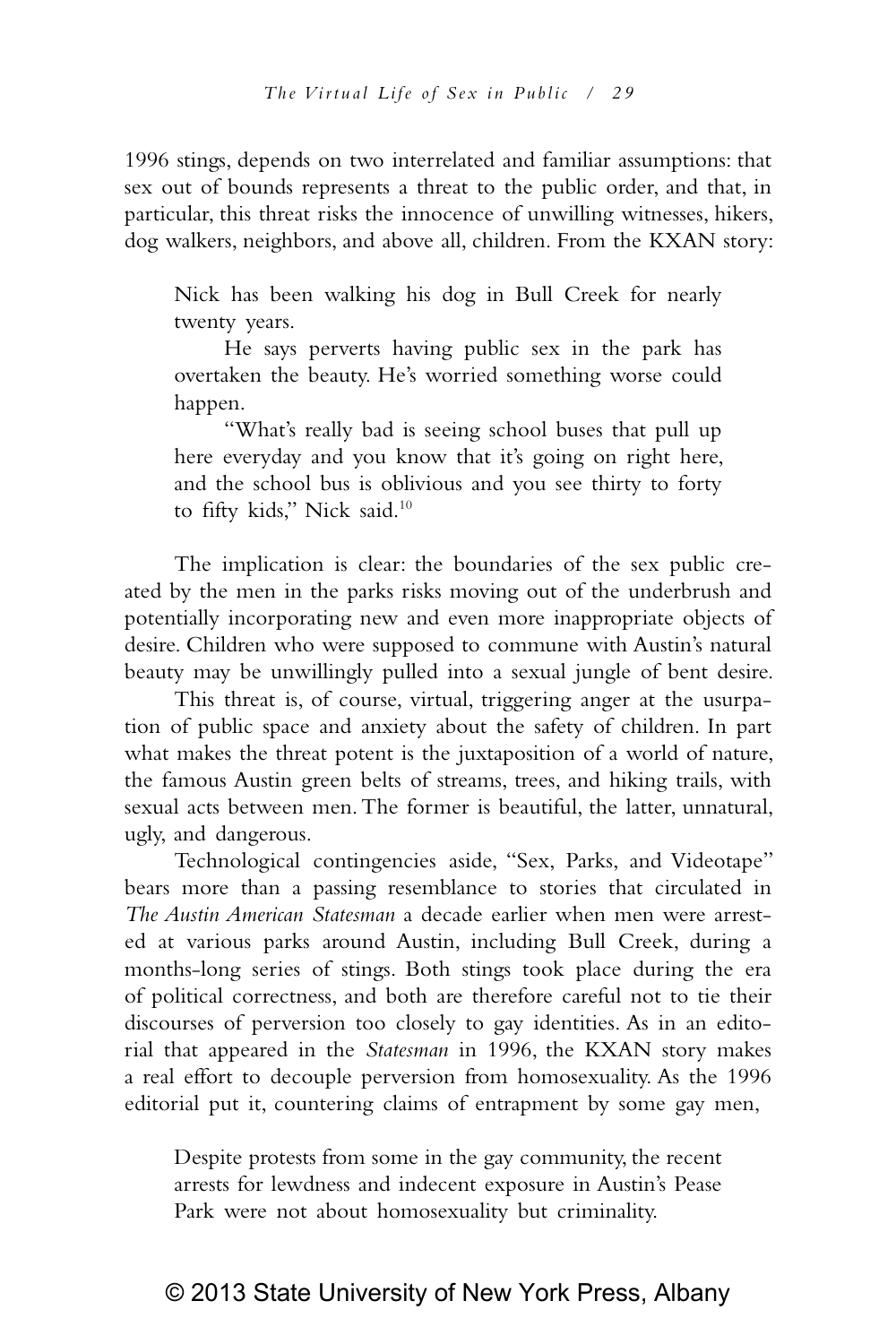Public sex in a city park is a crime, and it doesn't matter whether that sex is heterosexual or homosexual. All city residents have a right to expect their parks to be free of crime, and that includes the crimes of lewdness and indecent exposure.<sup>11</sup>

Almost ten years later, KXAN likewise conjures a phantasmatic public sphere that includes ordinary law-abiding gays and lesbians (it's all of us, everyone, versus the perverts), noting,

It is predominantly men having sex with men. But let's be clear, this is not a problem exclusive with Austin's gay community.

"No, absolutely not. A lot of the people that we've arrested are professionals. Many of them have ben [sic] married, have children," APD Sergeant Gerardo Gonzalez said.<sup>12</sup>

Though its tone differs significantly, the story reproduces the famous and controversial findings published by Laud Humphreys in *Tearoom Trade,* namely that the men who sought out sex in public with other men were often married and rarely self-identified as gay.<sup>13</sup> Humphrey's work, like Kinsey's earlier studies, suggests that sexual behavior and desires are altogether more fluid than the identity categories that attempt to contain them. The perversion of these men, then, has less to do with the specific acts in which they engaged, than in their transgression of the ostensibly stable lines of identity that puts their proper place at home, with their girlfriends, wives, and innocent kids. By transgressing the norms of identity, belonging, and sexual acts, these men fail to properly belong to the public of which they are a part. And, correspondingly, there's a desire to punish these transgressions (of public and private spheres as well as categories such as gay and straight), a desire that is expressed in the ways all forms of sex in public are positioned as failed forms of intimate belonging. By articulating sex in public as an improper use of public space and a flawed model of sociality, the management and policing of these spaces and practices can be read as an effort to manage the virtual– ity of both sex and publicness. Both are constituted by excesses: sex by the unconscious or, at least, by the incommensurate or incoherent co‑articulation of desire, identity, and practice; and public space by the presence of hidden geographies of desire, largely invisible to the larger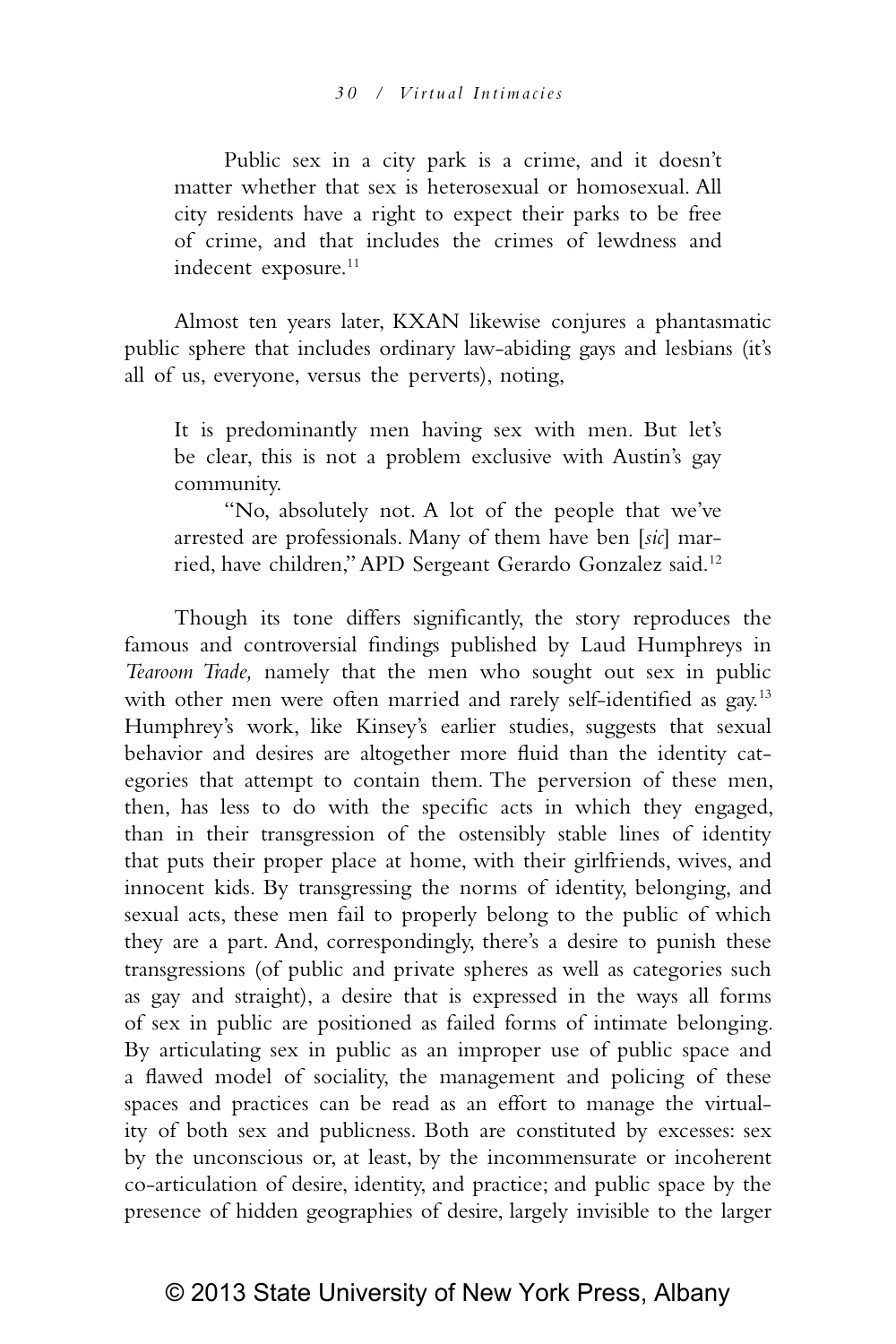non‑cruising public. Another way of putting this is to say that much of the larger public demands that cruisers accept the limits (indeed constitutive failures) of normative intimacy, and punishes them when they refuse to accede to this demand by threatening to expose them as (non‑gay) queers and perverts.

The threat of the virtual cuts across multiple domains and registers. KXAN threatens exposure; the sex public threatens to incorporate its unwilling witnesses; and virtuality itself threatens to become excessive. If the danger of sexuality rests less in what people actually do than in what they *might* do, then the failure to cinch the virtual's actualization risks wildness, people gone wild with the multiplying pleasures of their bodies.

#### FALLS FROM GRACE

Maf54 (7:48:00 p.m.): did you spank it this weekend yourself

xxxxxxxx (7:48:04 p.m.): no

Xxxxxxxxx (7:48:16 p.m.): been too tired and too busy<sup>14</sup>

The last decade hasn't been kind to conservative homophobes. In the second half of 2006, lurid Instant Messages between Republican congressman Mark Foley and underage congressional pages were leaked to the press. And in November of that year the Reverend Ted Haggard was outed by masseuse and escort Mike Jones, who had had an ongoing relationship with the New Life Church founder. And then, in the summer of 2007, Idaho senator Larry Craig, who had famously called Bill Clinton a "very naughty, nasty boy," threatening to spank him during the Monica Lewinksy scandal, was arrested in the Minneapolis airport after allegedly soliciting an undercover policeman. Each of these men had a record of marginalizing queer desires, bodies, and politics in direct and indirect ways. Foley worked extensively to expand definitions of sexual offenses, especially online; Haggard supported the preemptive Colorado ban on gay marriage; and Craig was likewise an ardent supporter of a federal ban on gay marriage, as well as vigorously pursuing the expulsion of Barney Frank from Congress for his ties to a hustler who briefly operated a prostitution ring out of the congressman's apartment.

Foley and Haggard are implicated not only in forms of sex that fall outside of normative purview, but forms of sex whose impropriety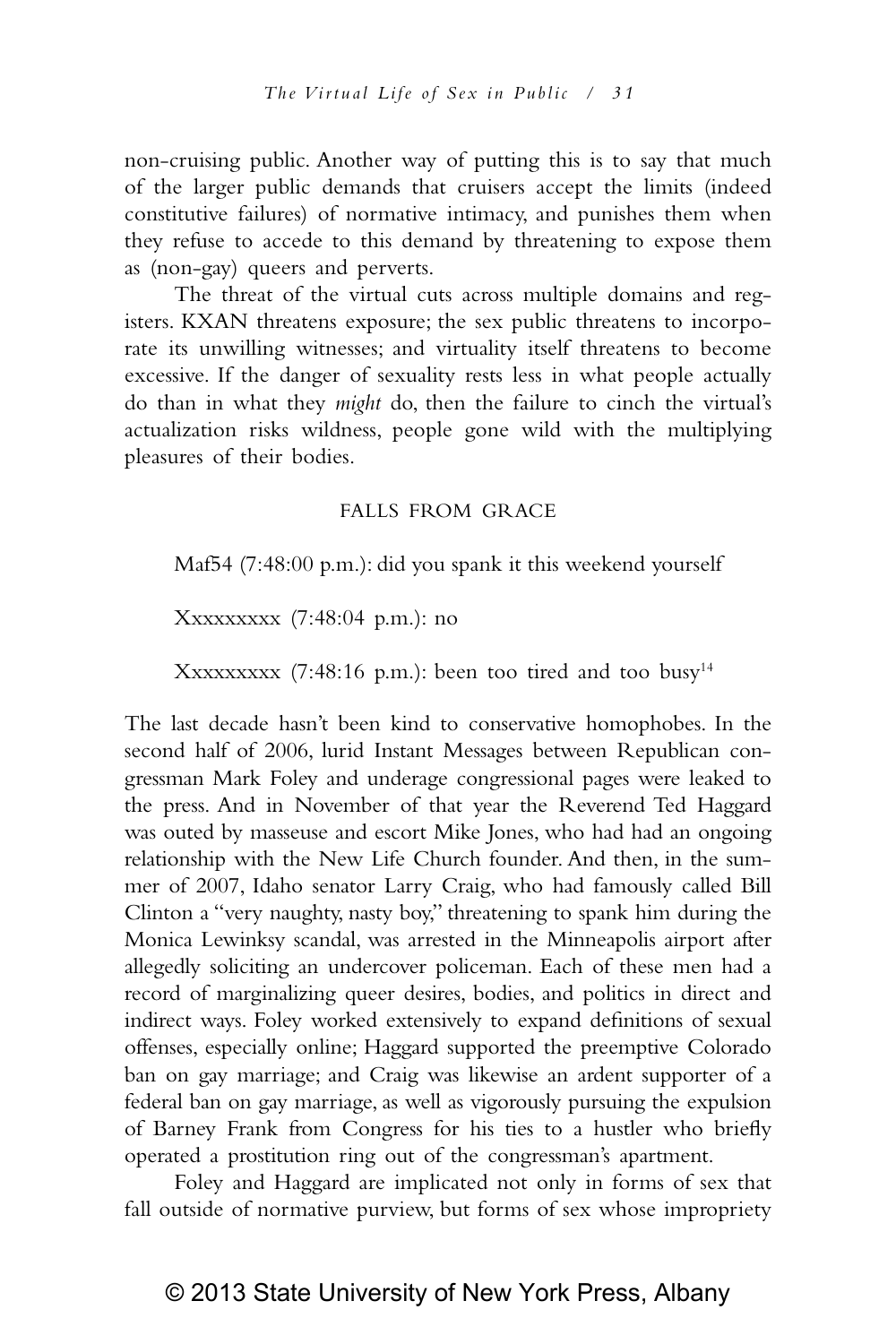is intensified by their electronic mediation. For Foley, this has to do with the ways his particular behaviors took place largely in digital contexts as well as the first appearance of the story on the blog stopsexpredators.com, although as the story unfolded, it became clear that various political figures and media outlets had knowledge of explicit e-mails and instant messages as much as a year earlier. When ABC news confirmed the story, Foley's earlier evasions about his sexual orientation quickly morphed into limited confessions and a hasty resignation. His erstwhile defenders quickly abandoned him, themselves increasingly under scrutiny for what they knew about Foley's actions and when (they'd known quite a bit for quite a long time). The same news outlets that had sat on the Foley story for many months now seized upon the transcripts of Foley's exchanges with young male pages as evidence of political corruption, decadence, and hypocrisy, and as potentially significant in the then upcoming 2006 congressional elections. After his initial denials and subsequent resignation, Foley did little to challenge these characterizations. Indeed, he situated his online activities within a confessional model of culpability in which his transgressive erotic exchanges were the result of abuse and addiction: he was an alcoholic who as an altar boy had been the victim of a priest's sexual interest.

Foley's virtual intimacies, then, were embedded in a broader web of failed social relations: of the betrayal of trust by his childhood priest, the silence of the Republican leadership and news media for whom Foley's homosexuality had been known if not acknowledged for many years, in addition to his invasive (if legally careful)<sup>15</sup> inquiries into the sexual lives of young male pages.

Within religious and political domains, the failures of Foley, Haggard, and Craig have to do with the ways their apparent hypocrisy undermines conservative homophobic sentiment (whether rhetorical or tied to specific policies). Indeed, for Haggard, it is precisely this hypocrisy that undoes him. Two years into their variously transactional and intimate relations, Haggard's masseuse/lover Mike Jones heard Haggard's voice on a television station supporting the Colorado gay marriage ban; Jones subsequently outed Haggard, angered by his hypocrisy.

My own interest in these figures lies less in their hypocrisy than in the ways their stories dramatize and congeal the borders of legitimate relationality and intimacy. Sex with pages, escorts, or anonymous partners emerges as a weak form of intimacy, and these figures' falls then function as cautionary tales about what happens when people get intimacy wrong, misrecognizing one thing (lust or freedom) for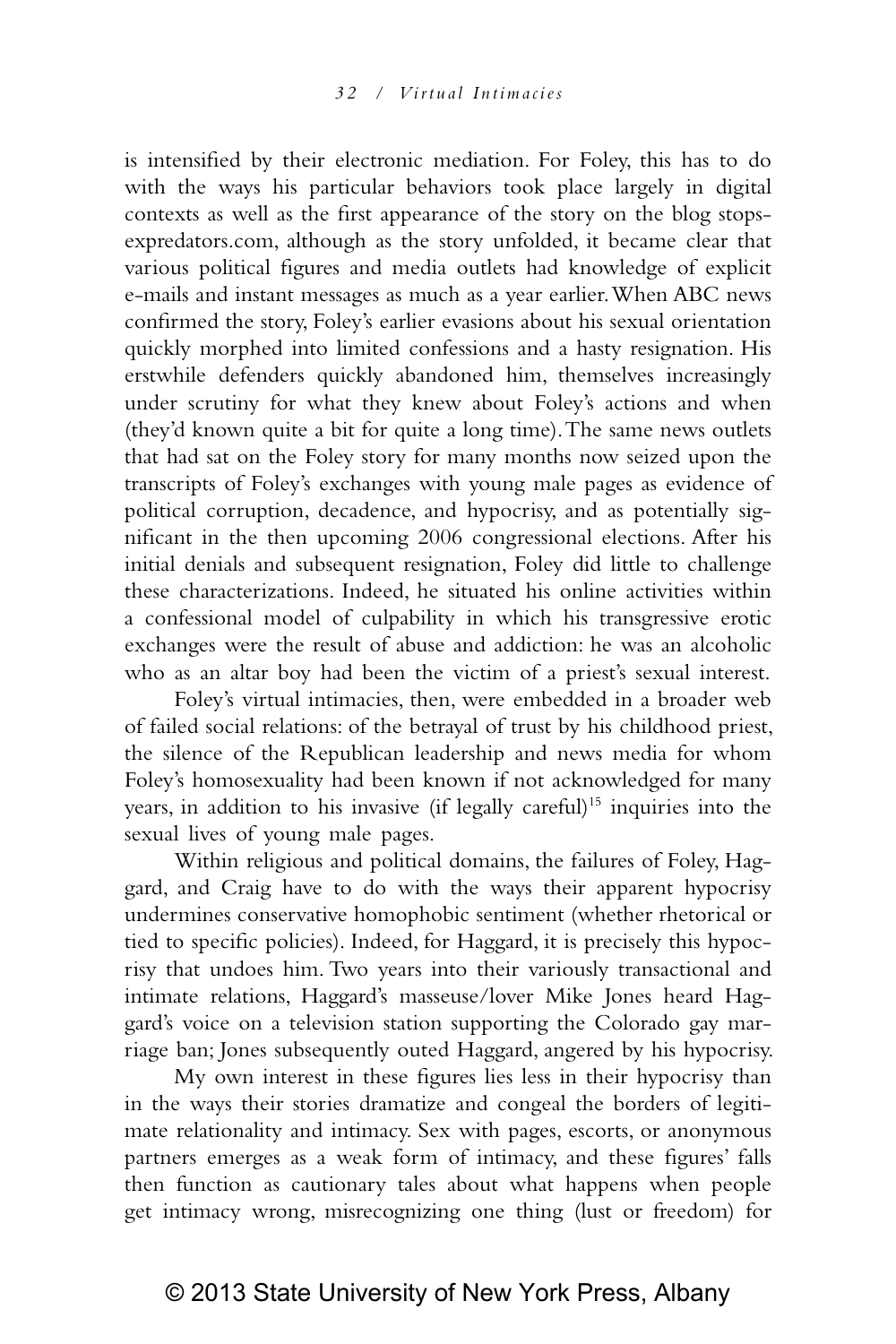another (coupledom or a family). These stories implicitly warn about what happens when sex leaks into the public sphere. Failing to keep intimacy private invites public speculation and censure, which simultaneously constrains and multiplies intimate possibility. These men bear the weight of public shaming, yet at the same time their shaming exposes a larger public to the reality that these forms of transgressive sex are in fact possible (even if also always threatening).

Foley, Craig, and Haggard all failed at concealing their indiscretions, and in the mass‑mediated circulation of these failures the scorn and ridicule leveled at these men was tied to the ways their efforts to find connection (through Instant Messages, compensated sex, or in an airport bathroom) were on the wrong side of the real. Indeed, their subjectivities more generally, because they reject homosexuality without shoring up their straightness, remain just over the horizon, in some other speculative space that manages to endlessly delay and defer their queerness. At the same time, these speculations are charged with a life, with potentiality.

By labeling these men sexual hypocrites, the reacting public hoped to snap these figures into preexisting narratives about politics and sexual excess as well as narratives of the closet. Foley willingly participated in this process, proclaiming himself a gay man whose homosexuality was tied to (if not caused by) his victimization as a child and his alcoholism. Haggard and Craig were altogether more resistant, denying at length both their wrongdoing and any potential homosexuality. When, after three weeks of intensive conversion therapy, Haggard reported that he was "completely heterosexual," it was an effort to snuff his delayed and deferred queerness out of existence. Likewise, Craig continued to challenge his conviction and the police policies that target cruisers, while adamantly insisting that he was not gay. All three bought into the publicly circulated (and produced) notion that some forms of intimacy are better than others and that particular forms of sexual contact are practiced by people who are either gay or straight, but not both or neither. The correspondence between their statements and actions and the desires of the witnessing public, however, are not entirely commensurate. The public, of which I am undoubtedly a part, wants more than witnessing or condemnation allows. Our repulsion to these stories is matched if not overwhelmed by our desire to get even closer.

As a public we not only watched these instances of sexual excess and transgression play out in news reports and blogs; we obsessively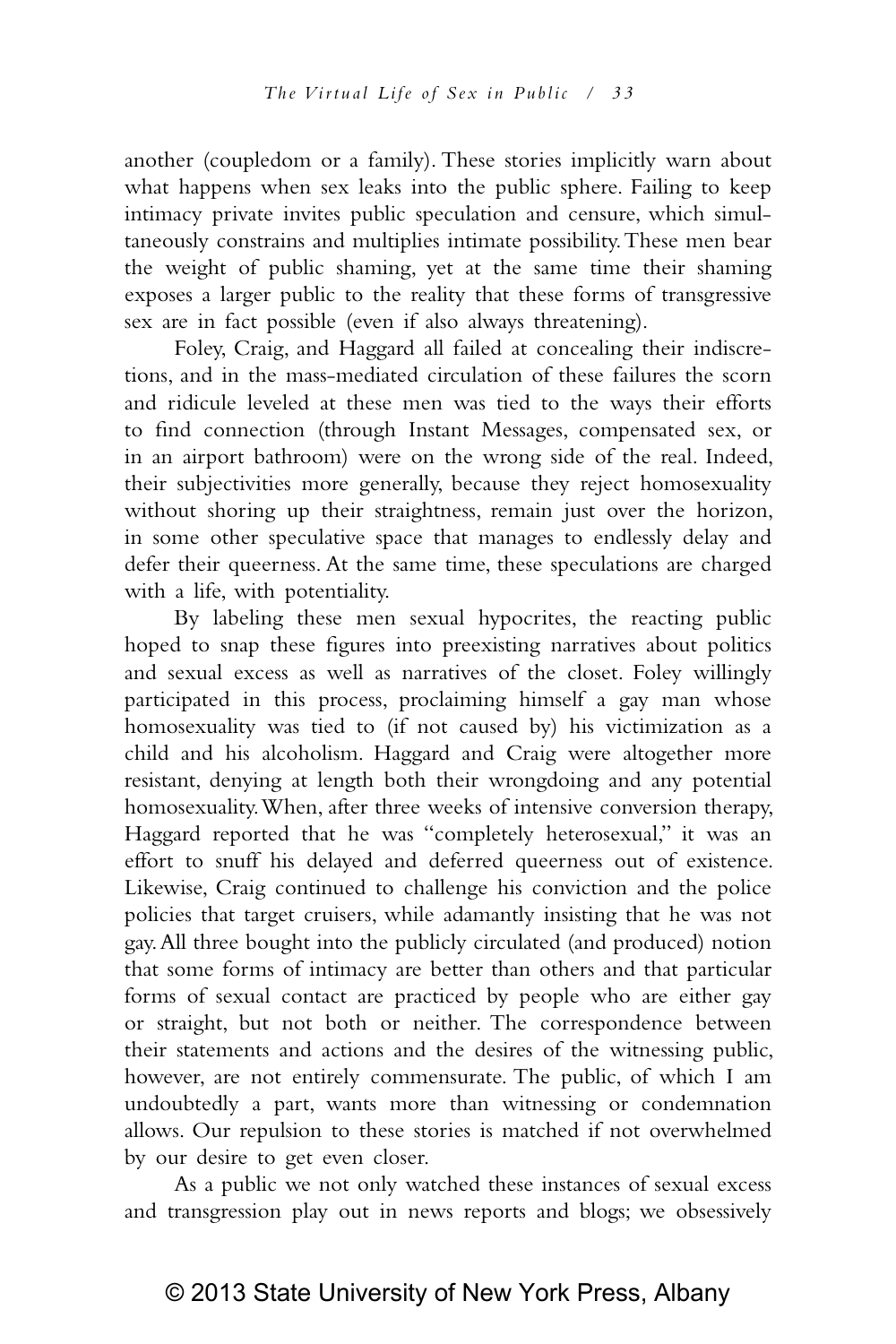speculated on them in increasingly proximate ways that implicated our own desires. Our fascination is tied to the specificity of these events: conservatives involved in transgressive sex, online grooming of minors, paid sex, public sex. Others' intimate failures rapturously sweep us away into whole virtual worlds of desire. These worlds might offer exotic escapes from our daily lives (and perhaps the failings of our own intimacies), but they are not unfamiliar even if we might like to disavow their particular content. Indeed, when the Mark Foley news first broke, I found myself unable to read the transcripts of some of the Instant Messages on the ABC Web site. Initially I thought this was because, in an effort to be family friendly, ABC had removed explicit content from their Web site. Later, reading through the strangely unsatisfying, banal, and bizarre text of the messages themselves—the teen talks about his favorite positions to jerk off in and admits to a cast fetish—I realized I had been unable to access the transcripts because ABC's servers had been overwhelmed by the traffic. What struck me was how, for a nation so opposed to underage and intergenerational sex, so many of us were drawn to learn the details of these text messages.

Of course, most people who enter into this world are quick to disavow it. The only pleasure to be taken in the world of online predation must be tied to the narratively powerful fall from grace, rather than the desires the messages express (see my discussion in chapter 4). But the excitement of witnessing the failure can't account for the degree and intensity of speculation and commentary. The public interest in the cases, and especially in their minutiae, suggests that the effort to contain the possibilities these scandals reveal (that one can have sexually explicit chat, sex with pages or escorts, or come on to a cop in an airport bathroom) is simultaneously accompanied by an excess and abundance. Indeed, the public of strangers who read and comment on these cases is drawn into greater proximity not only with one another, but also with the very desires we purport to reject.

### $TO$  *CATCH A PREDATOR*

In 2004, NBC Dateline's *To Catch a Predator* captured the public imagination in a way that other shows that similarly stage the enactment of justice, such as Fox's *Cops,* had not. *TCAP* dramatizes the failures and promises of virtual intimacies: you can meet anyone online, even the jailbait you've been looking for, but at the same time, people online are out to get you; trying to get connected online will lead to failure,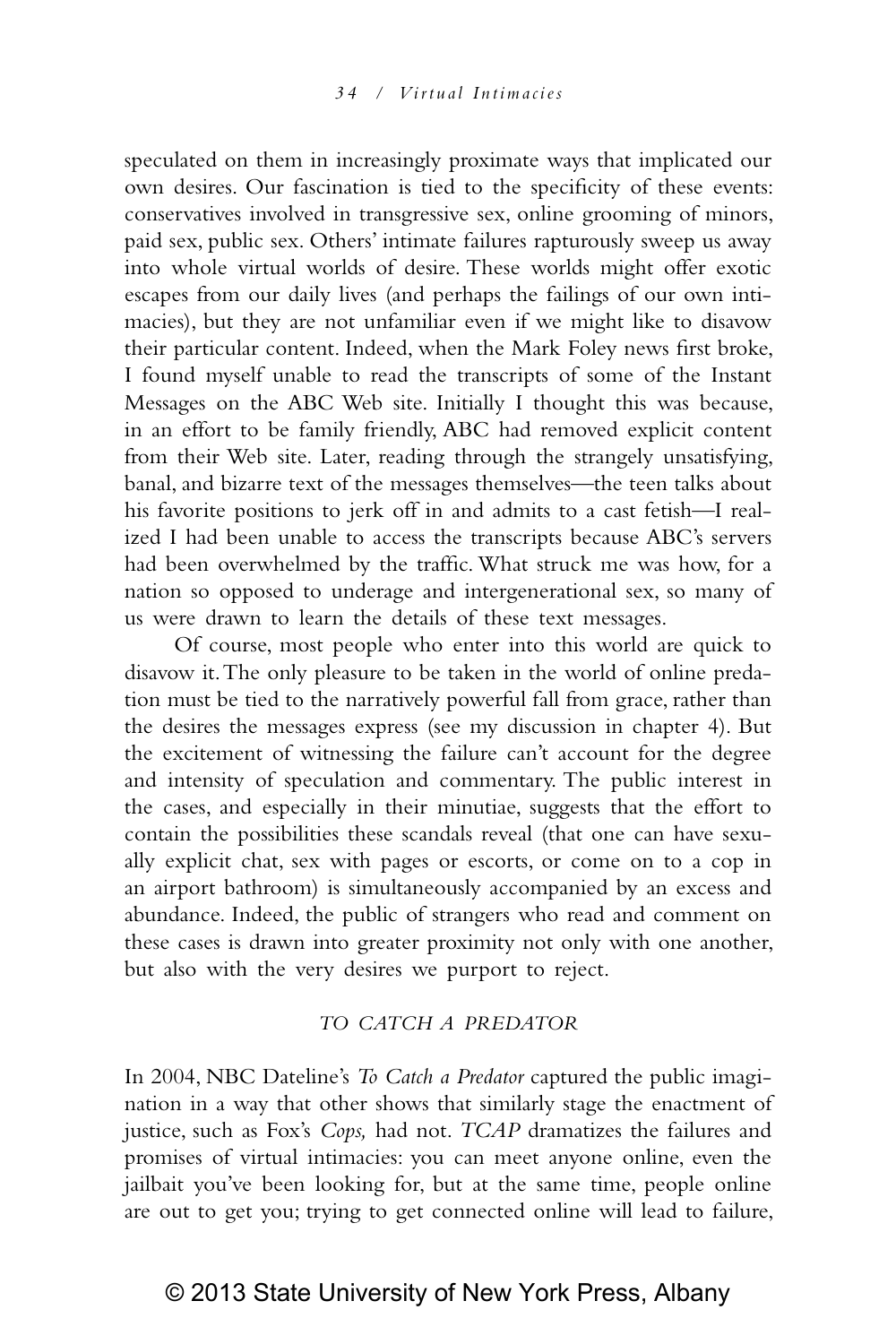yet the spectacle of watching people fail in this way is a huge success, especially in cable reruns.

On the program, volunteer do‑gooders from the nonprofit anti– online predator group Perverted Justice troll Internet sites and chat rooms masquerading as sexually precocious underage teens. When men—and there have only been men—contact and engage in sexually explicit talk or try to solicit sex with the imagined minor, they've usually already broken the law. But the show's money shot occurs only after the men agree to meet with the assumed Lolita or Luke, when they arrive at the designated location, and Chris Hansen, *TCAP*'s host, confronts and interviews the would-be child rapist.<sup>16</sup> The men respond in very different ways. Some are defensive, saying they never would have slept with a kid, even though they'd brought a teddy bear along with condoms and lube. Others narrate their own stories of victimization. A couple of years after the show first airs, some even confess to being fans of the program.

*TCAP* is a testament to the pleasures of looking at the disasters that are other people's intimate lives. And it's a warning to anyone who looks online for intimacy and for parents whose children surf the Net's matrix of desire.

Figuring the Internet as a vast sea of desire and risk, rife with would be predators, *TCAP* broadcasts this drama to the homes of millions of ordinary Americans. The real drama of the show, though, and the key sites for identification or disidentification by viewers center on the failure of these men to direct their erotic energies toward appropriate object choices (adults) in appropriate contexts (the real, not the virtual, world). Their fantasy worlds evidence desire gone awry: looking online for underage victims rather than in the real world for a date, they fail the test of normative relationality, and ultimately they fail as men. The show titillates viewers in part by exploiting the tension between the predators' identities as average guys gone wild and wrong. They're normal, but perverted.

Viewers are thrilled by the discovery that these men—teachers, prosecutors, rabbis, firefighters, tech geeks—have secret lives lived on Web sites and chat rooms, and that beneath their usually unassuming surfaces there are expansive erotic worlds to which, without *TCAP,* we would never gain access. Linda Williams famously coined the phrase "the frenzy of the visible" to describe the visual grammar of pornography.17 In this instance, though, the source of fear and pleasure lies unseen, in the dangerous desires of the nice neighbor, upstanding